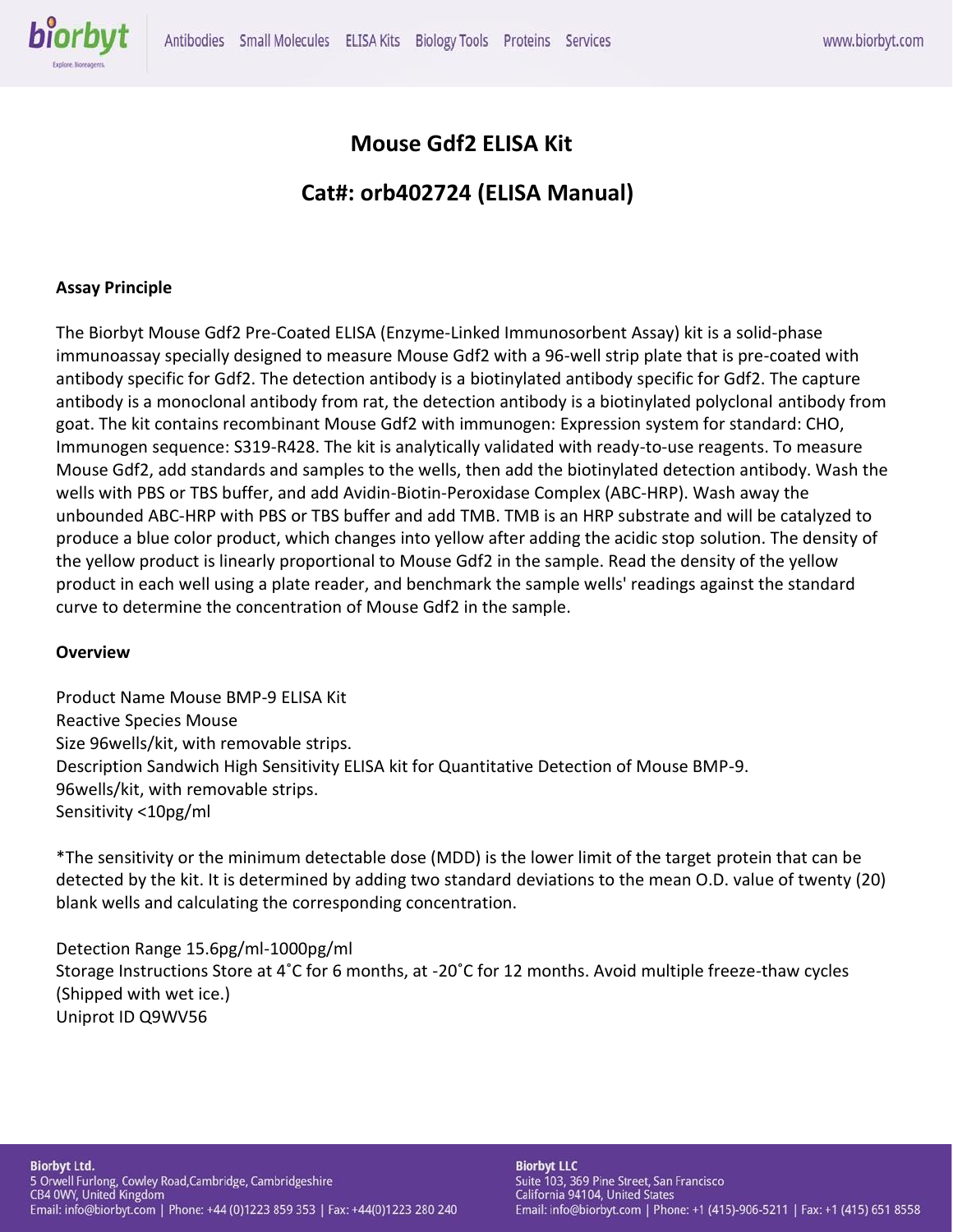# **Technical Details**

biorbyt

Capture/Detection Antibodies The capture antibody is a monoclonal antibody from rat, the detection antibody is a biotinylated polyclonal antibody from goat.

Specificity Natural and recombinant Mouse Gdf2

Immunogen Expression system for standard: CHO, Immunogen sequence: S319-R428

Cross Reactivity This kit is for the detection of Mouse Gdf2. No significant cross-reactivity or interference between Gdf2 and its analogs was observed. This claim is limited by existing techniques therefore crossreactivity may exist with untested analogs.

# **Preparations Before Assay**

Please read the following instructions before starting the experiment.

1. Read this manual in its entirety in order to minimize the chance of error.

2. Confirm that you have the appropriate non-supplied equipment available.

3. Confirm that the species, target antigen, and sensitivity of this kit are appropriate for your intended application.

4. Confirm that your samples have been prepared appropriately based upon recommendations (see Sample Preparation) and that you have sufficient sample volume for use in the assay.

5. When first using a kit, appropriate validation steps should be taken before using valuable samples. Confirm that the kit adequately detects the target antigen in your intended sample type(s) by running control samples. 6. If the concentration of target antigen within your samples is unknown, a preliminary experiment should be run using a control sample to determine the optimal sample dilution (see Sample Preparation).

7. To inspect the validity of experiment operation and the appropriateness of sample dilution proportion, a pilot experiment using standards and a small number of samples is recommended.

8. Before using the kit, spin tubes to bring down all components to the bottom of the tubes.

9. Don't let the 96-well plate dry out since this will inactivate active components on the plate.

10. Don't reuse tips and tubes to avoid-cross contamination.

11. Avoid using the reagents from different batches together.

12. The kit should not be used beyond the expiration date on the kit label. Any variation in diluent, operator, pipetting technique, washing technique, incubation time or temperature, and kit age can cause variation in binding. Variations in sample collection, processing, and storage may cause sample value differences.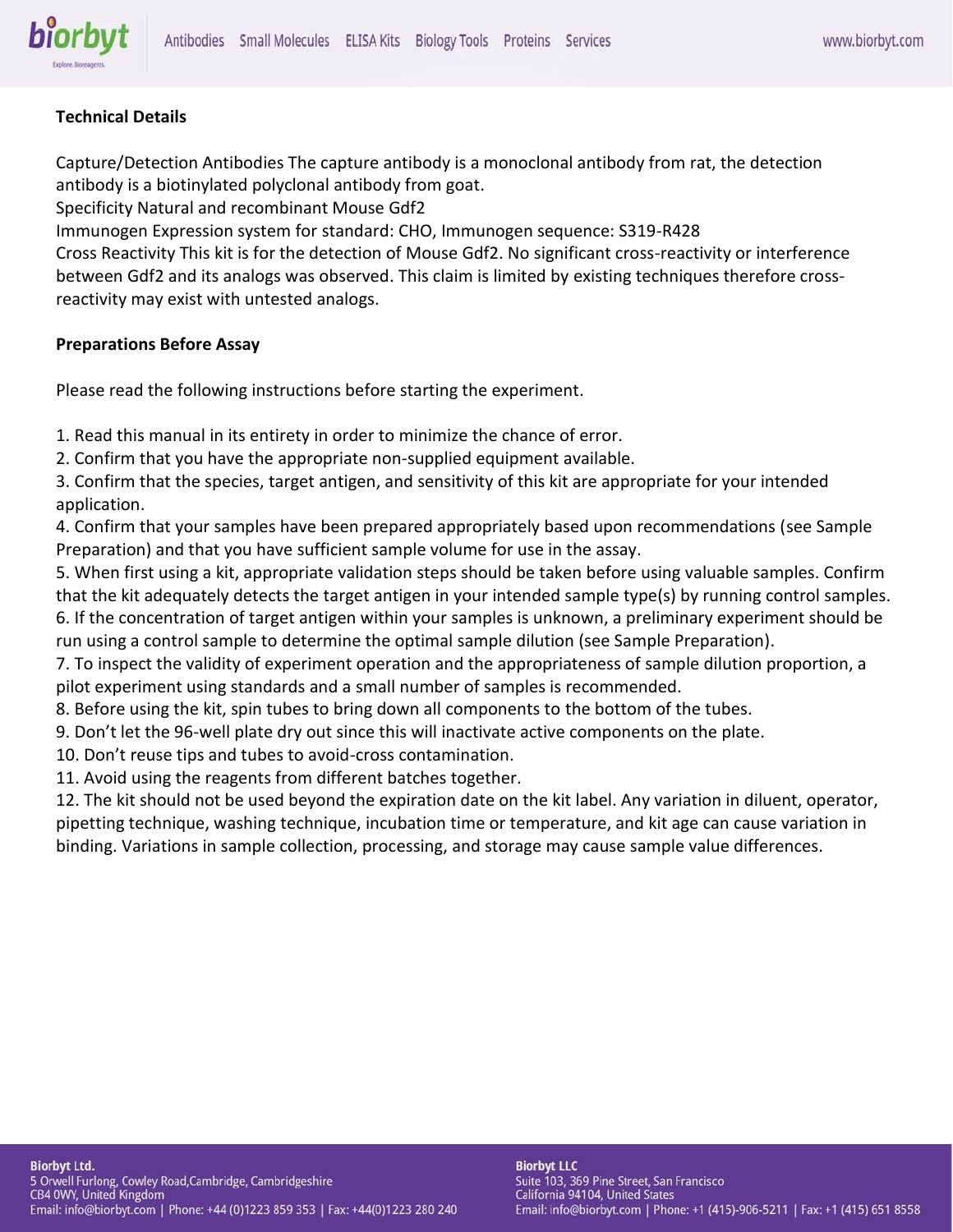

# **Kit Components/Materials Provided**

| <b>Description</b>                                            | Quantity       | Volume               | Storage of opened/reconstituted<br>material                                                                                                                                                        |
|---------------------------------------------------------------|----------------|----------------------|----------------------------------------------------------------------------------------------------------------------------------------------------------------------------------------------------|
| Anti-Mouse Gdf2 Pre-coated 96-well Strip<br><b>Microplate</b> | 1              | 12 strips of 8 wells | Return unused wells to the foil<br>pouch. Reseal along the entire<br>edge of the zip-seal. May be stored<br>for up to 1 month at 4°C provided<br>this is within the expiration date of<br>the kit. |
| Mouse Gdf2 Standard                                           | $\overline{2}$ | 10ng/tube            | Discard the Gdf2 stock solution<br>after 12 hours at 4°C. May be<br>stored at -20°C for 48 hours.                                                                                                  |
| Mouse Gdf2 Biotinylated Antibody (100x)                       | 1              | $100 \mu$            | May be stored for up to 1 month at<br>4°C provided this is within the                                                                                                                              |
| Avidin-Biotin-Peroxidase Complex (100x)                       | 1              | $100 \mu$            | expiration date of the kit.                                                                                                                                                                        |
| <b>Sample Diluent</b>                                         | 1              | $30 \mathrm{m}$      |                                                                                                                                                                                                    |
| <b>Antibody Diluent</b>                                       | 1              | $12 \text{ ml}$      |                                                                                                                                                                                                    |
| Avidin-Biotin-Peroxidase Diluent                              | 1              | $12 \text{ ml}$      |                                                                                                                                                                                                    |
| <b>Color Developing Reagent (TMB)</b>                         | 1              | 10 <sub>m</sub>      |                                                                                                                                                                                                    |
| <b>Stop Solution</b>                                          | 1              | 10 <sub>m</sub>      |                                                                                                                                                                                                    |
| Wash Buffer (25x)                                             | 1              | $20$ ml              |                                                                                                                                                                                                    |
| <b>Plate Sealers</b>                                          | 4              | Piece                |                                                                                                                                                                                                    |

# **Required Materials That Are Not Supplied**

Microplate reader capable of reading absorbance at 450nm.

Automated plate washer (optional)

Pipettes and pipette tips capable of precisely dispensing 0.5 μl through 1 ml volumes of aqueous solutions.

Multichannel pipettes are recommended for a large number of samples.

Deionized or distilled water.

500ml graduated cylinders.

Test tubes for dilution.

# **Mouse BMP-9 ELISA Kit Standard Curve Example**

The highest O.D. value might be higher or lower than in the example. The experiment result is statistically significant if the highest O.D. value is no less than 1.0.

| __<br><b>Concentration0</b> |       | 15.6  | 31.2  | 62.5  | 125   | 250   | 500   | 1000  |
|-----------------------------|-------|-------|-------|-------|-------|-------|-------|-------|
| (pg/ml)<br>0.D.             | 0.008 | 0.133 | 0.221 | 0.388 | 0.688 | 1.140 | 1.757 | 2.229 |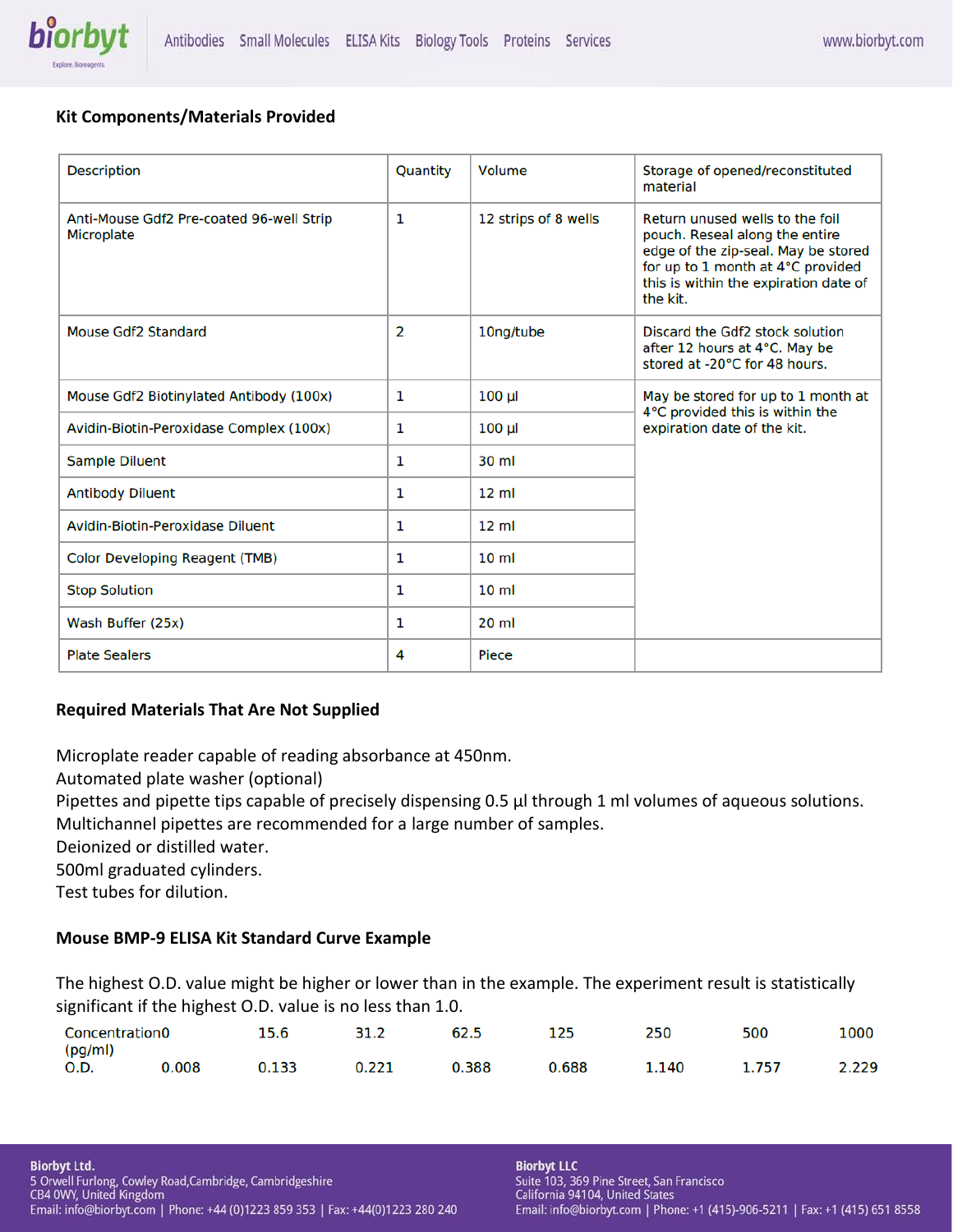



A standard curve is provided for demonstration only. A standard curve should be generated for each set of samples assayed.

# **Intra/Inter Assay Variability**

Biorbyt spends great efforts in documenting lot-to-lot variability and ensuring our assay kits produce robust data that are reproducible.

**Intra-Assay Precision (Precision within an assay):** Three samples of known concentration were tested on one plate to assess intra-assay precision.

**Inter-Assay Precision (Precision across assays):** Three samples of known concentration were tested in separate assays to assess interassay precision.

|                         | Intra-Assay Precision |           |       | <b>Inter-Assay Precision</b> |         |       |
|-------------------------|-----------------------|-----------|-------|------------------------------|---------|-------|
| Sample                  |                       |           |       |                              |         | 3     |
| n                       | 16                    | 16        | 16    | 24                           | 24      | 24    |
| Mean(pg/ml)             | 39                    | 220       | 419   | 41                           | 226     | 402   |
| Standard deviation 1.71 |                       | 11.22     | 31.42 | 2.05                         | 14.46   | 30.95 |
| CV(% )                  | 4.4%                  | $7.7\%$ % | 7.5%  | 5%                           | $6.4\%$ | 7.7%  |

# **Reproducibility**

To assay reproducibility, three samples with differing target protein concentrations were assayed using four different lots.

| Lots     | $Lot1$ (pg/ml) | Lot2 (pg/ml) | Lot3 (pg/ml) | $Lot4$ (pg/ml) | Mean (pg/ml) | Standard<br><b>Deviation</b> | CV(% ) |
|----------|----------------|--------------|--------------|----------------|--------------|------------------------------|--------|
| Sample 1 | 39             | 39           | 35           | 34             | 36           | 2.27                         | 6.3%   |
| Sample 2 | 220            | 263          | 251          | 256            | 247          | 16.43                        | 6.6%   |
| Sample 3 | 419            | 420          | 444          | 379            | 415          | 23.32                        | 5.6%   |

\*number of samples for each test n=16.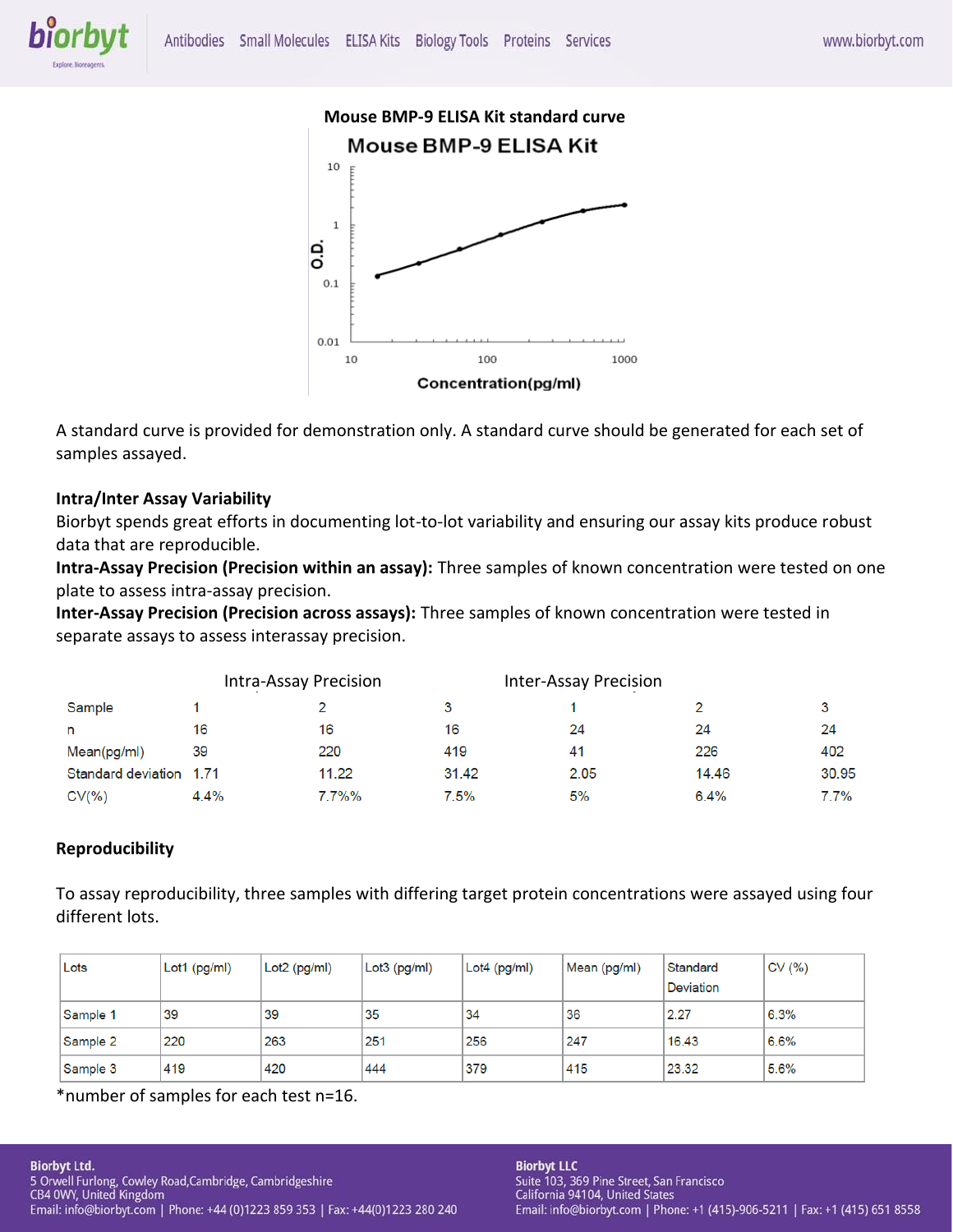

# **Preparation Before The Experiment**

### All reagents

Bring all reagents to room temperature (18-25°C) prior to use. Please DO NOT equilibrate unused plate well strips to room temperature. They should be sealed and stored in the original packaging. We recommend doing it at 37°C for best consistency with our QC results. Also, the TMB incubation time estimate (15-25 min) is based on incubation at 37°C.

### Wash buffer

Prepare 500 ml of Working Wash Buffer by diluting the supplied 20 ml of Wash Buffer (25 x) with 480 ml of deionized or distilled water. If crystals have formed in the concentrate, warm to room temperature and mix it gently until crystals have completely dissolved.

### Biotinylated Anti-Mouse Gdf2 antibody

It is recommended to prepare this reagent immediately prior to use by diluting the Mouse Gdf2 Biotinylated antibody (100x) 1:100 with Antibody Diluent. Prepare 100 μl by adding 1 μl of Biotinylated antibody (100x) to 99 μl of Antibody Diluent for each well. Mix gently and thoroughly and use within 2 hours of generation.

### Avidin-Biotin-Peroxidase Complex

It is recommended to prepare this reagent immediately prior to use by diluting the Avidin-Biotin- Peroxidase Complex (100x) 1:100 with Avidin-Biotin-Peroxidase Diluent. Prepare 100 μl by adding 1 μl of Avidin-Biotin-Peroxidase Complex (100x) to 99 μl of Avidin-Biotin-Peroxidase Diluent for each well. Mix gently and thoroughly and use within 2 hours of generation.

#### Mouse Gdf2 Standard

It is recommended that the standards be prepared no more than 2 hours prior to performing the experiment. Use one 10ng of lyophilized Mouse Gdf2 standard for each experiment. Gently spin the vial prior to use. Reconstitute the standard to a stock concentration of 10ng/ml using 1ml of sample diluent. Allow the standard to sit for a minimum of 10 minutes with gentle agitation prior to making dilutions.

#### **Microplate**

The included microplate is coated with capture antibodies and is ready-to-use. It does not require additional washing or blocking. The unused well strips should be sealed and stored in the original packaging.

#### **Dilution of Mouse Gdf2 Standard**

1. Number tubes 1-8. Final Concentrations to be Tube # 1 –1000pg/ml, #2 –500pg/ml, #3 – 250pg/ml, #4 – 125pg/ml, #5 – 62.5pg/ml, #6 – 31.25pg/ml, #7 – 15.625pg/ml, #8 – Sample Diluent serves as the zero standard (0pg/ml).

2. To generate standard #1, add 100μl of the reconstituted standard stock solution of 10ng/ml and 900μl of sample diluent to tube #1 for a final volume of 1000μl. Mix thoroughly.

3. Add 300 μl of sample diluent to tubes # 2-7.

4. To generate standard #2, add 300 μl of standard #1 from tube #1 to tube #2 for a final volume of 600 μl. Mix thoroughly.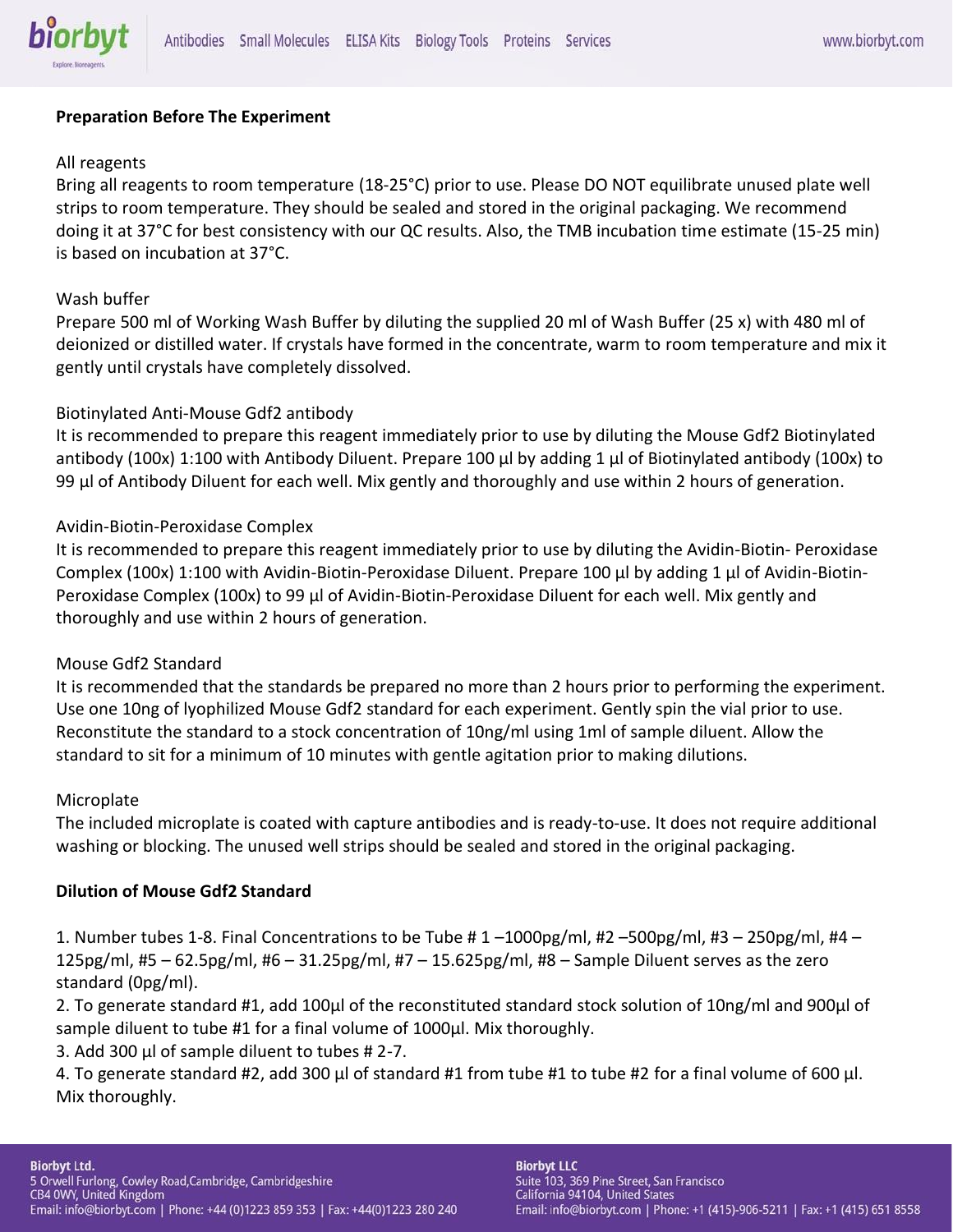

5. To generate standard #3, add 300 μl of standard #2 from tube #2 to tube #3 for a final volume of 600 μl. Mix thoroughly.

6. Continue the serial dilution for tube #4-7.

#### **Sample Preparation and Storage**

These sample collection instructions and storage conditions are intended as a general guideline, and the sample stability has not been evaluated.

#### Cell culture supernatants

Clear sample of particulates by centrifugation, assay immediately or store samples at -20°C.

#### Serum

Use a serum separator tube (SST) and allow serum to clot at room temperature for about four hours. Then, centrifuge for 15 min at approximately 1,000 x g. assay immediately or store samples at -20°C.

#### Plasma

Collect plasma using heparin or EDTA as an anticoagulant. Centrifuge for 15 min at approximately 1,000 x g. Assay immediately or store samples at -20°C.

\*Note: it is important to not use anticoagulants other than the ones described above to treat plasma for other anticoagulants could block the antibody binding site.

Bone tissue

Extract demineralized bone samples in 4M Guanidine-HCl and protease inhibitors. Dissolve the final sample in 2M Guanidine-HCl.

#### **Sample Collection Notes**

1. Biorbyt recommends that samples are used immediately upon preparation.

2. Avoid repeated freeze/thaw cycles for all samples.

3. In the event that a sample type not listed above is intended to be used with the kit, it is recommended that the customer conduct validation experiments in order to be confident in the results.

4. Due to chemical interference, the use of tissue or cell extraction samples prepared by chemical lysis buffers may result in inaccurate results.

5. Due to factors including cell viability, cell number, or sampling time, samples from cell culture supernatant may not be detected by the kit.

6. Samples should be brought to room temperature (18-25°C) before performing the assay without the use of extra heating.

7. Sample concentrations should be predicted before being used in the assay. If the sample concentration is not within the range of the standard curve, users must determine the optimal sample dilutions for their particular experiments.

8. Biorbyt is responsible for the quality and performance of the kit components but is NOT responsible for the performance of customer supplied samples used with the kit.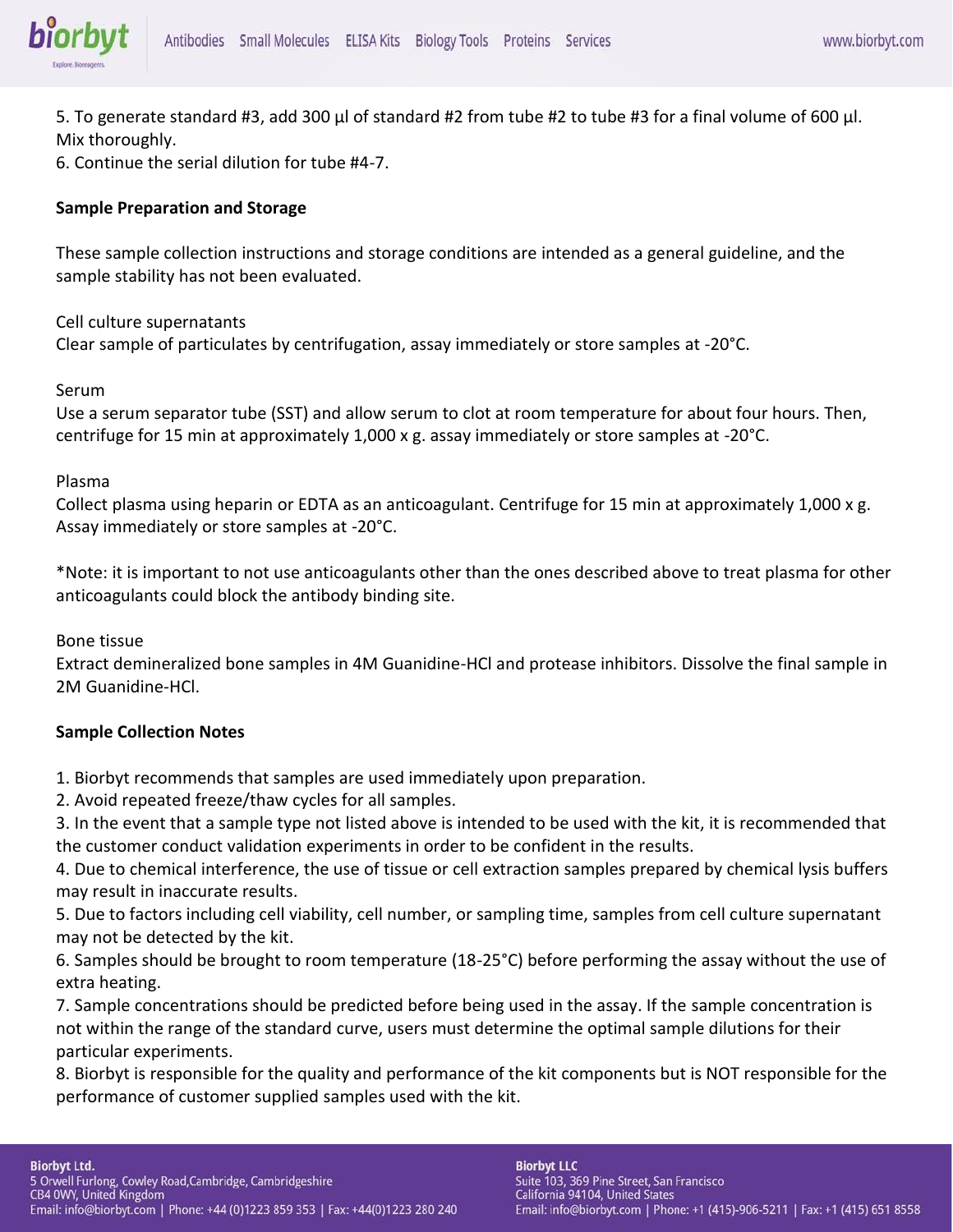

# **Sample Dilution Guideline**

The user needs to estimate the concentration of the target protein in the sample and use an appropriate dilution factor so that the diluted target protein concentration falls in the range of O.D. values of the standard curve. Dilute the sample using provided diluent buffer. Pilot tests using a dilution series of each sample type are necessary. The sample must be mixed thoroughly with Sample Diluent.

#### **Assay Protocol**

It is recommended that all reagents and materials be equilibrated to room temperature (18-25°C) prior to the experiment (see Preparation Before The Experiment, if you have missed this information).

1. Prepare all reagents and working standards as directed previously.

2. Remove excess microplate strips from the plate frame and seal and store them in the original packaging.

3. Add 100 μl of the standard, samples, or control per well. Add 100 μl of the **Sample Diluent** into the zero well. At least two replicates of each standard, sample, or control is recommended.

4. Cover with the plate sealer provided and incubate for 120 minutes at room temperature (or 90 min. at 37  $^{\circ}$ C).

5. Remove the cover and discard the liquid in the wells into an appropriate waste receptacle. Invert the plate on the benchtop onto a paper towel and tap the plate to gently blot any remaining liquid. It is recommended that the wells are not allowed to completely dry at any time.

6. Add 100 μl of the prepared **1x Biotinylated Anti-Mouse Gdf2 antibody** to each well.

7. Cover with a plate sealer and incubate for 90 minutes at room temperature (or 60 minutes at 37°C).

8. Wash the plate 3 times with the **1x wash buffer**:

a. Discard the liquid in the wells into an appropriate waste receptacle. Then, invert the plate on the benchtop onto a paper towel and tap the plate to gently blot any remaining liquid. It is recommended that the wells are not allowed to completely dry at any time.

b. Add 300 μl of the **1x wash buffer** to each assay well. (For cleaner background incubate for 60 seconds between each wash).

c. Repeat steps a-b 2 additional times.

9. Add 100 μl of the prepared **1x Avidin-Biotin-Peroxidase Complex** into each well. Cover with the plate sealer provided and incubate for 40

minutes at RT (or 30 minutes at 37°C).

10. Wash the plate 5 times with the **1x wash buffer**:

a. Discard the liquid in the wells into an appropriate waste receptacle. Then, invert the plate on the benchtop onto a paper towel and tap the plate to gently blot any remaining liquid. It is recommended that the wells are not allowed to completely dry at any time.

b. Add 300 μl of the **1x wash buffer** to each assay well. (For cleaner background incubate for 60 seconds between each wash).

c. Repeat steps a-b 4 additional times.

11. Add 90 μl of **Color Developing Reagent** to each well. Cover with the plate sealer provided and incubate in the dark for 30 minutes at RT (or 15-25 minutes at 37°C). (The optimal incubation time must be empirically determined. A guideline to look for is blue shading the top four standard wells, while the remaining standards remain clear.)

12. Add 100 μl of **Stop Solution** to each well. The color should immediately change to yellow.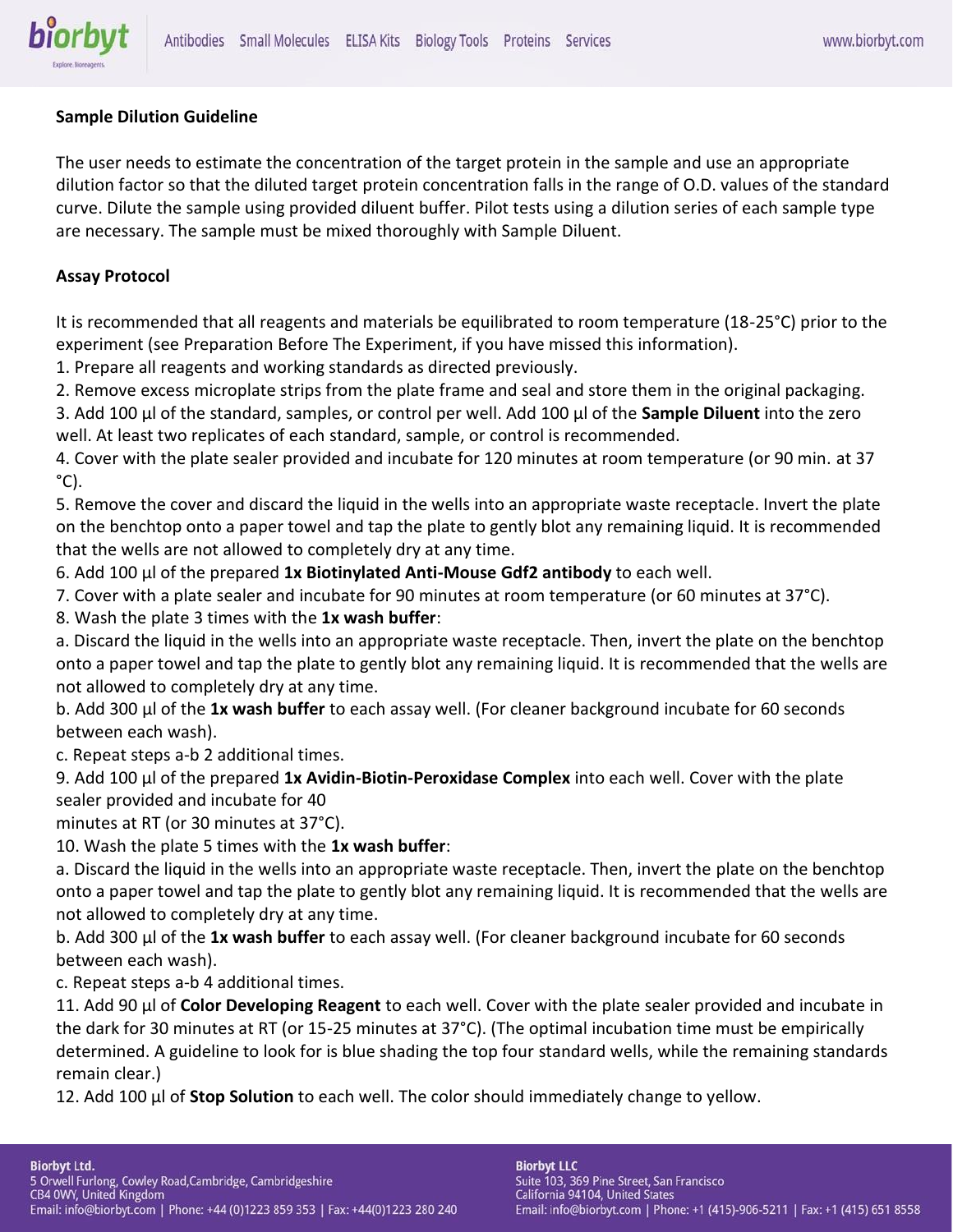13. Within 30 minutes of stopping the reaction, the O.D. absorbance should be read with a microplate reader at 450nm.

# **Assay Protocol Notes**

biorbyt

1. Solutions: To avoid cross-contamination, change pipette tips between additions of each standard, between sample additions, and between reagent additions. Also, use separate reservoirs for each reagent.

2. Applying Solutions: All solutions should be added to the bottom of the ELISA plate well. Avoid touching the inside wall of the well. Avoid foaming when possible.

3. Assay Timing: The interval between adding samples to the first and last wells should be minimized. Delays will increase the incubation time differential between wells, which will significantly affect the experimental accuracy and repeatability. For each step in the procedure, total dispensing time for addition of reagents or samples should not exceed 10 minutes.

4. Incubation: To prevent evaporation and ensure accurate results, proper adhesion of plate sealers during incubation steps is necessary. Do not allow wells to sit uncovered for extended periods of time between incubation steps. Do not let wells dry out at any time during the assay. Strictly observe the recommended incubation times and temperatures.

5. Washing: Proper washing procedure is critical. Insufficient washing will result in poor precision and falsely elevated absorbance readings.

Residual liquid in the reaction wells should be patted dry against absorbent paper during the washing process. Do not put absorbent paper directly into the reaction wells.

6. Controlling Substrate Reaction Time: After the addition of the TMB Substrate, periodically monitor the color development. Stop color development before the color becomes too deep by adding Stop Solution. The excessively strong color will result in inaccurate absorbance readings.

7. Reading: The microplate reader should be preheated and programmed prior to use. Prior to taking OD readings, remove any residual liquid or fingerprints from the underside of the plate and confirm that there are no bubbles in the wells.

8. Reaction Time Control: Control reaction time should be strictly followed as outlined.

9. Stop Solution: The Stop Solution contains an acid, therefore proper precautions should be taken during its use, such as protection of the eyes, hands, face, and clothing.

10. To minimize the external influence on the assay performance, operational procedures and lab conditions (such as room temperature, humidity, incubator temperature) should be strictly controlled. It is also strongly suggested that the whole assay is performed by the same operator from the beginning to the end.

#### **Data Analysis**

Average the duplicate readings for each standard, sample, and control. Subtract the average zero standard O.D. reading. It is recommended that a standard curve be created using computer software to generate a four-parameter logistic (4-PL) curve-fit. Alternatively, plot the mean absorbance for each standard against the concentration. The measured concentration in the sample can be interpolated by using linear regression of each average relative OD against the standard curve generated using curve fitting software. This will generate an adequate but less precise fit of the data. For diluted samples, the concentration reading from the standard curve must be multiplied by the dilution factor.